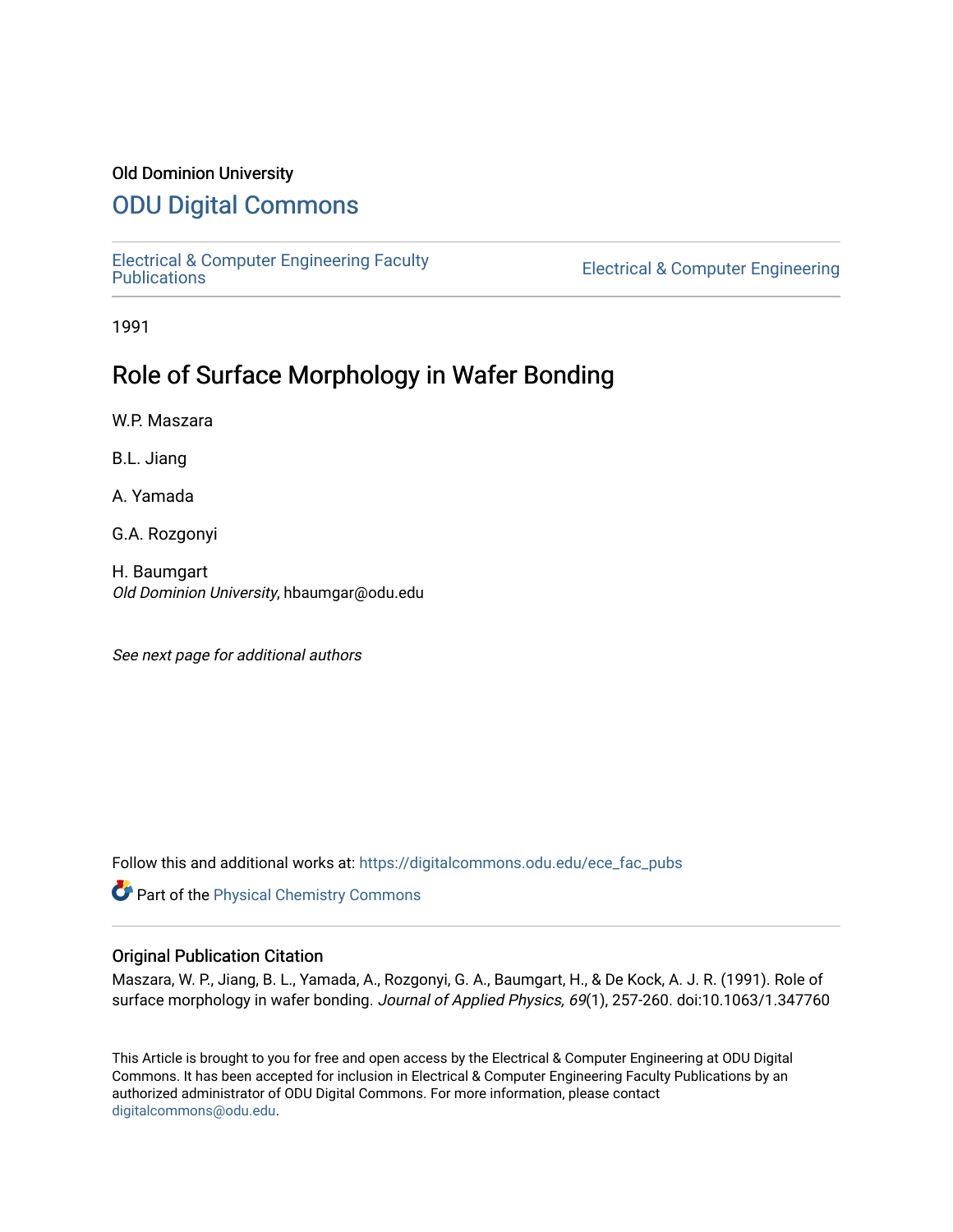# Authors

W.P. Maszara, B.L. Jiang, A. Yamada, G.A. Rozgonyi, H. Baumgart, and A.J.R. de Kock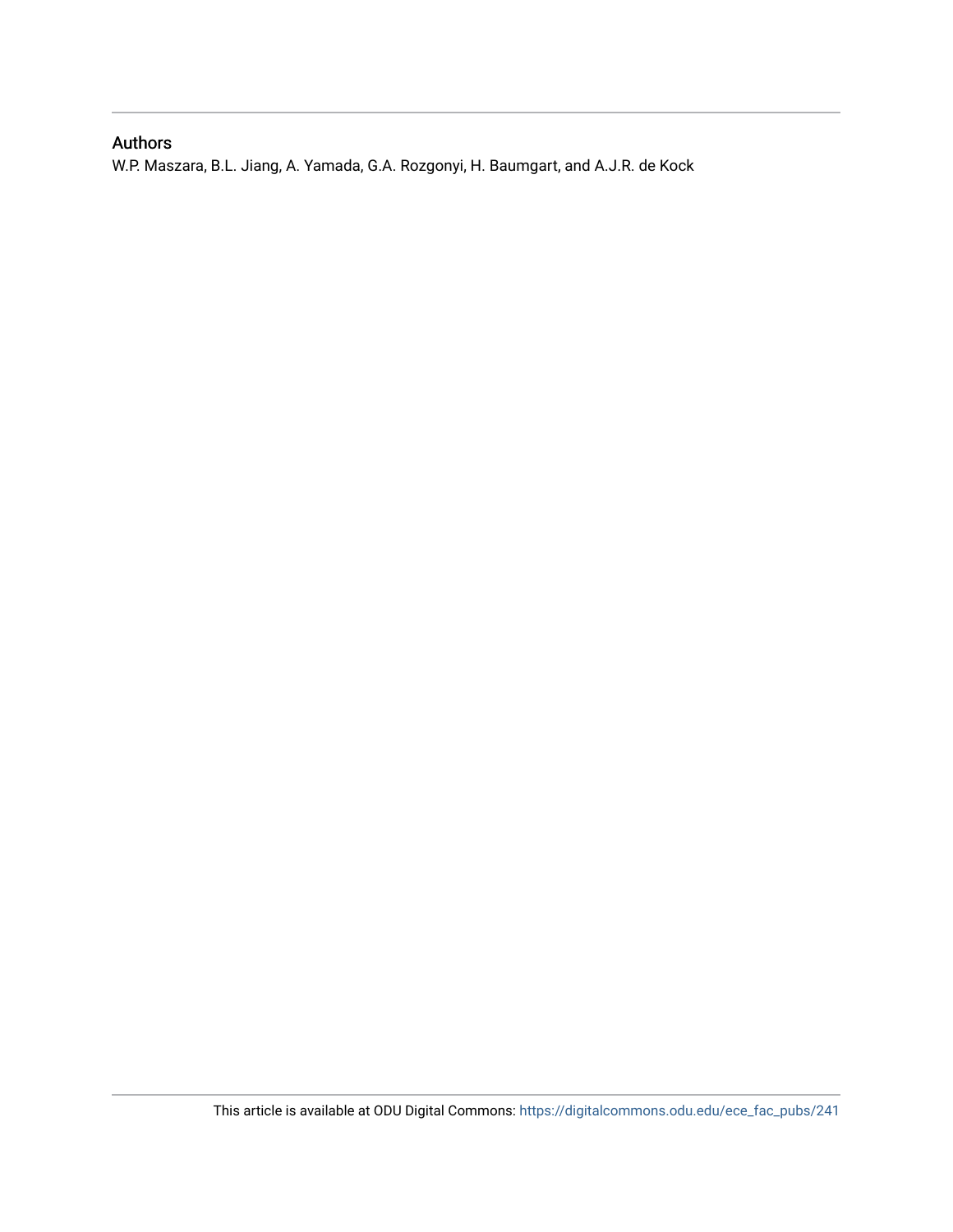# **Role of surface morphology in wafer bonding**

W. P. Maszara *Allied-Signal Aerospace, Columbia, Maryland 21045* 

B-L. Jiang, A. Yamada, and G. A. Rozgonyi *North Carolina State University, Raleigh, North Carolina 27695* 

H. Baumgart *Philips Laboratories, Briarcliff Manor, New York 10510* 

A. J. R. de Kock *Philips Components, Nijmegen, The Netherlands* 

(Received 6 August 1990; accepted for publication 28 September 1990)

The strain patterns detected by x-ray topography in wafers bonded for silicon-on-insulator **(SOI)** technology were found related to the flatness nonuniformity of the original wafers. Local stresses due to the bonding process are estimated to be about  $1 \times 10^8$  dynes/ cm<sup>2</sup>. The stress is reduced about 100 times for the thin (0.5  $\mu$ m) SOI films. Most of the wafer deformation occurs during room temperature mating of the wafers. The deformation is purely elastic even at 1200 °C. The magnitude of the stress appears insignificant for complimentary metal-oxide-semiconductor devices performance.

## I. **INTRODUCTION**

Intrinsic wafer bonding, with no adhesive layer applied between two mated surfaces, has been extensively studied for silicon-on-insulator **(SOI)** applications.<sup>1</sup> It has been reported that the bond strength between two wafers, i.e., the density of individual chemical bonds established between the surfaces, expressed in terms of specific surface energy, monotonically increases with bonding temperature.<sup>2,3</sup> Since the wafer surfaces are never perfectly smooth, the bonding process has to deform each wafer in order to achieve conformity of the two surfaces. This deformation and its relation to surface morphology is the subject of this study.

Two sufficiently smooth, flat, and hydrophilic oxides can spontaneously form a bond at room temperature **(RT). <sup>3</sup>**Prime quality silicon wafers, oxidized or not, despite their flatness variation of several micrometers, or surface microroughness of several angstroms, can be easily mated. The bond strength, measured using a method based on crack propagation theory,<sup>3</sup> can be subsequently increased at elevated temperatures up to the cohesive (bulk) energy of thermal oxide (a complete fusion of the oxides). Part of the bonding process is facilitated through deformation of the wafers both macroscopically, to accommodate nonflatness, and microscopically, to overcome local rough $ness.<sup>2,3</sup>$ 

In typical SOI applications, one or both of the wafers are covered with thermally grown oxides. In our experiments both wafers in each pair were oxidized to the same thickness. Except as noted, a 300-nm thermal oxide was grown in steam on all our samples, 4-in. Si ( 100) wafers.

### II. **WAFER DEFORMATION VS SURFACE TOPOGRAPHY**

X-ray topography (XRT), known for its high sensitivity to local strains in monocrystalline materials, was used to image the bond. Samples bonded at room temperature, 200, 800, and 1200 °C were examined. The images clearly delineate the boundary of bonded areas and define the unbonded "voids." Wafer deformation gives rise to a contrast change due to local variations in the Bragg condition which can increase or decrease the diffracted beam intensity. The deformation is illustrated in the x-ray transmission topographs in Fig. 1. The large dark area in the left lower corner of the image of Fig.  $1(a)$  indicates wafer warpage caused by the conformation of each of the wafers to the other's nonflatness. The magnified image in Fig. 1 (b) shows the roughness-like pattern present throughout the bonded area of a wafer. Its largest components have a spatial wavelength of the order of 1 mm, and will subsequently be referred to as "waviness."

It has been recently suggested,  $1,4$  that the observed waviness contrast is related to variations in the local flatness of the wafers. In order to find a correlation of the observed **XRT** pattern with the original topography of the bonded surface, the roughness of one of the bonded wafers, whose XRT is shown in Fig. 1(b), was measured using an optical profilometer after the wafer was separated from its mate. Figure 2(a) shows a three-dimensional profile of the surface of the wafer. The amplitude and spatial frequency distribution of the roughness' sinusoidal components are illustrated in Fig. 2(b). Both representations indicate that the dominant component has a spatial wavelength of the order of 1 mm, i.e., comparable to that observed in x-ray topographs.

When two surfaces of similar topography adhere together, the periodicity of the strain pattern resulting from the pushing forces ( at the asperities) and the pulling forces (in the valleys) should be comparable to that of the original surface roughness periodicity. Hence, the waviness contrast observed in x-ray topography is directly related to the waviness of the bonded surfaces. Consequently, the local regions where the wafers remain unbonded appear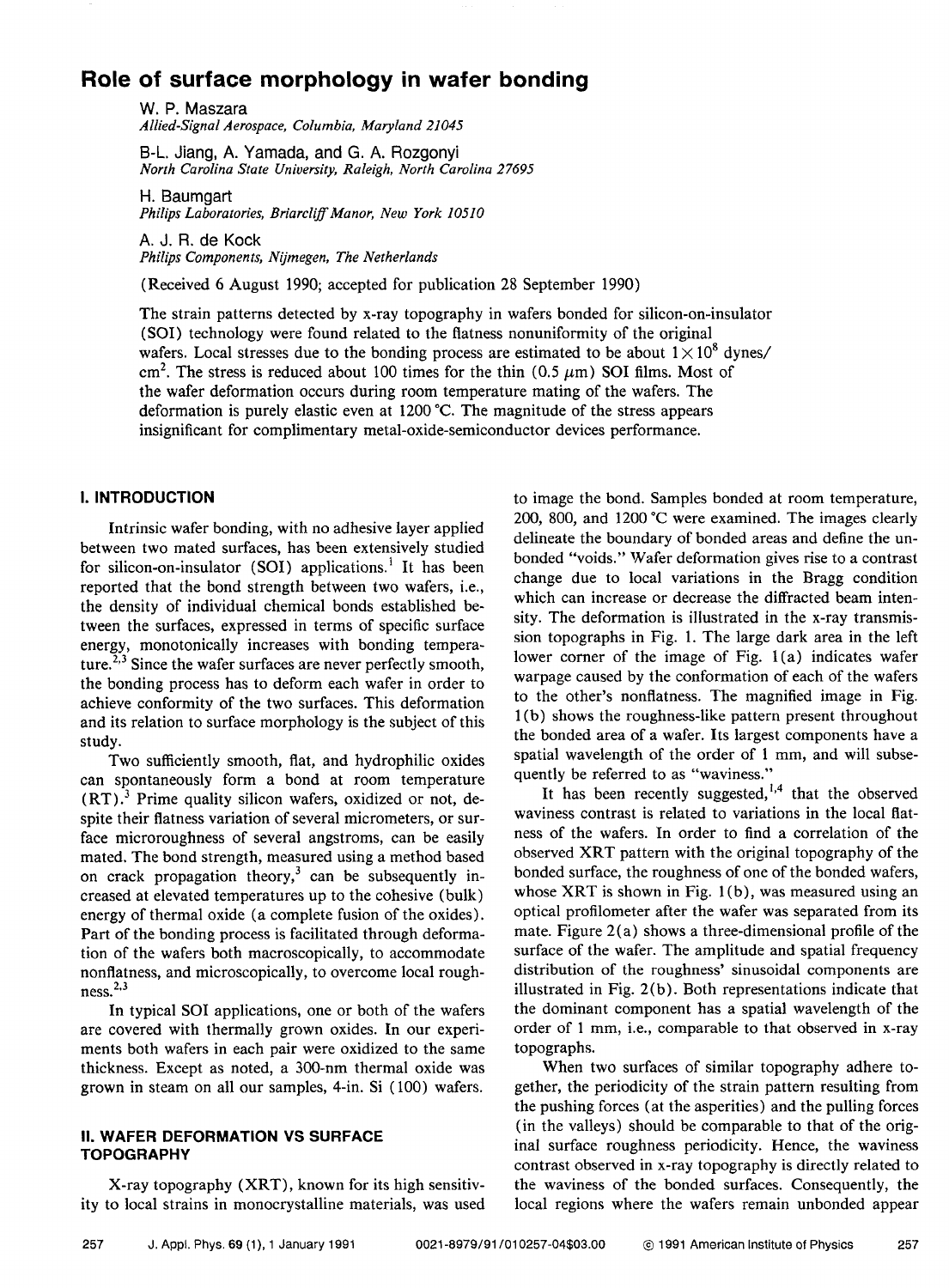

FIG. 1. X-ray topographs showing the strain contrast introduced between two silicon wafers bonded at 800 'C, (a) full 4-in. wafer image showing warpage in lower left corner (wafers unoxidized), and (b)  $10 \times$  magnified image of a strain pattern related to the wafer surface waviness ( 300 nm of  $SiO<sub>2</sub>$  on each wafer).

smooth, indicating that no strain variation is present there. This is clearly visible in the areas at the edge of the wafer and inside the large void of Fig. 1 (a). The roughness char-



FIG. 2. Three-dimensional rendering of the wafer surface topography (a), and the distribution of the amplitude and wavelength of its spatial components (b), from optical profilometry. Spectra calculated for two orthogonal directions are shown in (b). The measurement was performed on the wafer of Fig. 1(b) after the bonded wafers were separated. Similar results were obtained when the measurement was taken after the oxide was stripped with HF.



FIG. 3. X-ray topographs of wafer pairs bonded at (a) RT, and (b) 1200 °C for 10 min in N<sub>2</sub>. The roughness-like strain contrast remains essentially unchanged indicating that most of the strain results from the **RT** bonding.

acteristics may vary for wafers from different sources as polishing techniques change. X-ray topographs of the bonds between two wafers without thermal oxide films are essentially the same as for oxidized wafers, suggesting that only an insignificant amount of the stress is attenuated in the 300-nm-thick oxide.

The strain contrast in the x-ray topographs of bonds formed at higher temperatures (200, 800, and 1200 °C) does not show any appreciable difference from the **RT**  bonded pair image ( Fig. 3). This shows that most of the deformation of the wafers occurs during the initial mating of the wafers at room temperature. The deformation of the wafers during bonding can be represented schematically, as in Fig. 4. The surface waviness is accommodated by room



FIG. 4. Schematic representation of the deformation introduced by the bonding process: (a) wafers surfaces before bonding, (b) after RT bonding, and (c) after complete bonding at high temperature. For simplicity, only two sinusoidal components of the surface roughness are shown.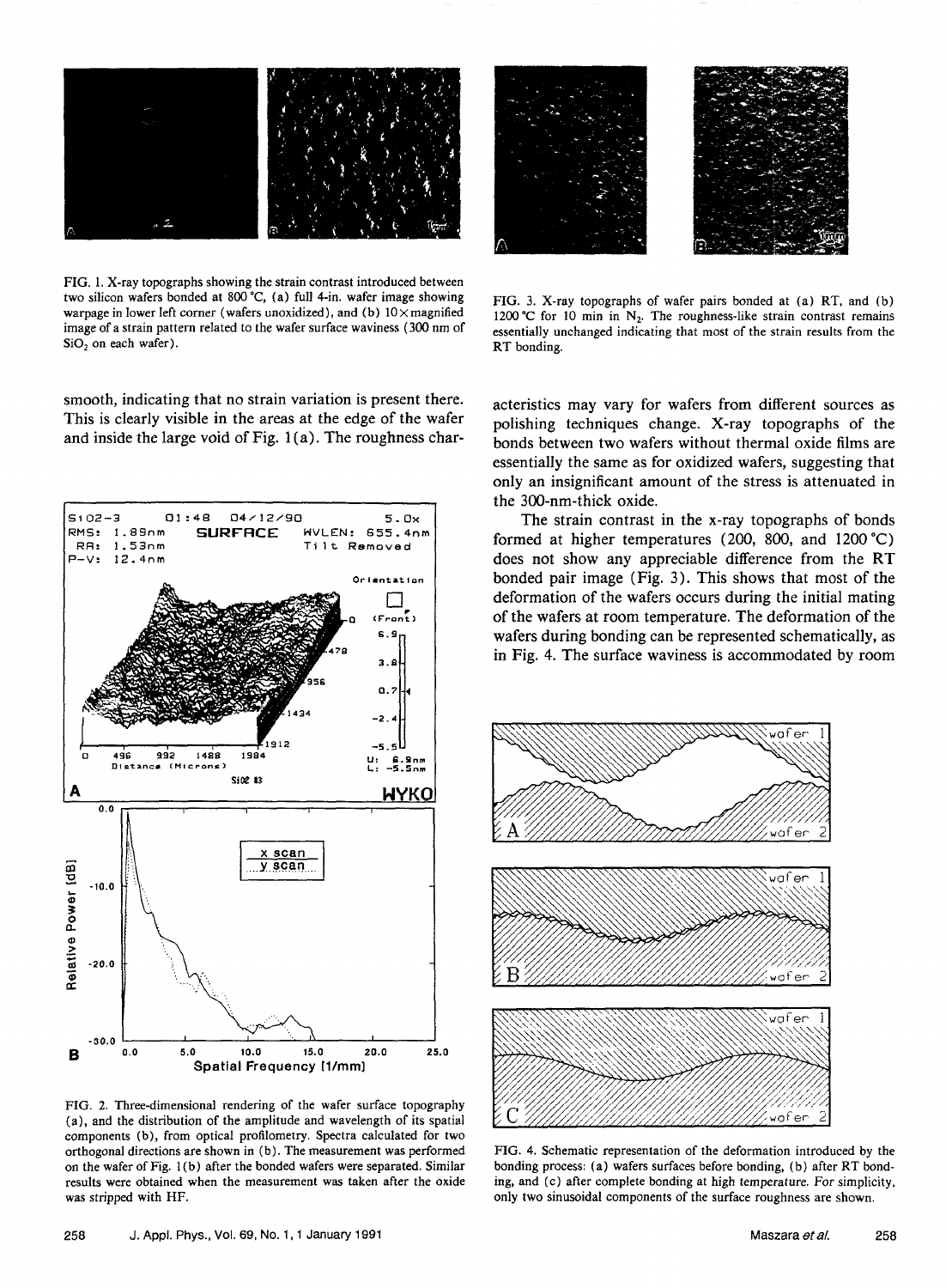

FIG. 5. Geometry of the surface waviness used in calculation of local stress due to bonding.

temperature bonding, rendering the surfaces much flatter [Fig.  $4(b)$ ] than before [Fig.  $4(a)$ ]. The contact area between the two surfaces is relatively low due to the roughness components of higher spatial frequency. Thus overall low bond strength results. Bonding at higher temperatures [Fig. 4(c)] involves formation of the Si- $\sim$ O-Si bond,<sup>2,3</sup> where the intermolecular forces have much shorter range than the hydrogen bond forces acting in the room temperature bonding. The wafers become bonded much more strongly, but the surface deformation caused by the process is much more localized. The associated contrast fluctuations are likely to be below the resolution of x-ray topography.

### **Ill. QUANTITY AND TYPE OF LOCAL STRESS**

#### **A. Stress in wafers**

An attempt was made to evaluate the amount of local stress caused by the flattening of the rough surface. Assuming spherical geometry of the asperities and valleys, and using the highest stress case where the asperities of the two wafers are aligned with respect to each other, we have calculated the stress using the theory of deformation of elastic spheres. 5 **A** schematic illustration of the geometry of this model is shown in Fig. 5. The asperities and the valleys collapse a distance  $h$  onto a plane located half way between those containing the tips of the asperities and the bottoms of the valleys, respectively. The stress, normal to the surface and averaged over the asperity base area, is expressed by

$$
\sigma_{\text{max}} = 4Eh/[\Pi a(1-\nu^2)],\tag{1}
$$

where  $E$  is Young's modulus of silicon,  $\nu$  is Poisson's ratio, and *a* is 1/4 of the spatial wavelength (or peak-to-peak distance). For a wavelength of 1 mm,  $a = 0.25$  mm. The average peak-to-valley height of the waviness, as evaluated from three  $2 \times 2$  mm profilometer topographs of our samples, was about 20 nm; hence  $h = 10$  nm. Using the above equation we have  $\sigma_{\text{max}} \approx 1 \times 10^8$  dynes/cm<sup>2</sup>. There are other prominent roughness components, with spatial wavelength, about ten times shorter than the waviness, visible both in the **XRTs** of Figs. l (b) and 3, and in the optical profile spectrum of Fig. 2(b). However, according to the spectrum of Fig.  $2(b)$ , the amplitude of these components is more than a factor of ten smaller. Thus,  $\sigma_{\text{max}}$  evaluated for the waviness remains the largest local stress at the bond. The stress will be less for smoother surfaces, such as those shown in Fig. 3, where the large waviness component

is much less pronounced than in Fig. l(b). For comparison, Yamada *et al.*<sup>4</sup> reported a stress of  $9 \times 10^8$  dynes/cm<sup>2</sup> (corrected here for  $E = 1.66 \times 10^{12}$  dynes/cm<sup>2</sup> used in our calculation) in their bonded samples, using the broadening of the ( 400) diffraction peak.

The stress varies from tensile to compressive throughout the wafer depending on local geometry of the mated surfaces.

#### **B. Stress in thin films**

As the device wafer of a bonded pair is thinned, it becomes more deformed by the relaxing substrate wafer. When the top silicon film becomes very thin, the stress in the substrate relaxes almost completely and its transmission x-ray topograph shows no waviness contrast.4 This relaxation forces the device film to deform in the vertical direction a distance of another *h* at the extremities of the roughness profile. However, the increased elasticity of the thinned wafer is expected to lower the stress in the film. Because the thickness  $d$  of the film is now much smaller than the diameter  $2a$  of the deformed area in consideration, the elastic spheres approach becomes invalid and a bending of a uniformly loaded thin circular plate model $6$  will be used instead to calculate the stress.

Two cases are considered: first, a plate clamped at the edge ( the edge is not allowed to move freely), and the second, a plate simply supported at the edge (movement is allowed). In the first case the maximum stress is present at the edge of the plate and can be expressed by

$$
\sigma_{\text{max}} = 4Ehd/[a^2(1 - v^2)].\tag{2}
$$

For the simply supported plate the maximum stress occurs at its center and is equal to

$$
\sigma_{\text{max}} = 2Ehd(3+\nu)/[a^2(5+\nu)(1-\nu)].
$$
 (3)

Assuming a fully relaxed substrate (h is twice as large as in the thick case considered above) and the silicon film of a typical thickness of 0.5  $\mu$ m, the stress calculated with the help of Eq. (2) is equal to about  $1.2 \times 10^6$  dynes/cm<sup>2</sup>. Using Eq. (3) we obtain  $\sigma_{\text{max}} = 4.4 \times 10^5$  dynes/cm<sup>2</sup>. Since some rotation of the edge of the plate with respect to the rest of the film is likely to occur in our case, the actual stress is expected to be somewhere between these two values. Lack of the waviness contrast observed in the **XRT**  image of the thinned wafer in the bonded pair<sup>4</sup> (a more sensitive double-crystal XRT did show some of the con- $\text{trast}^4$ ) appears in agreement with this substantial decrease in the estimated stress in the film.

Notice that the asperities and the valleys of the waviness are only a very small deviation from the flat surface. Their radius of curvature is  $R \approx a^2/2h$ , and for the above parameters is about 3 m. The average slope angle is about  $\beta \approx 0.002$ °.

It is reassuring to notice that the stresses introduced by the bonding process are negligible in comparison to some other local stresses present in the immediate vicinity of the device active areas. For instance, the stress near the edge of a window in a deposited film is of the order of the built-in